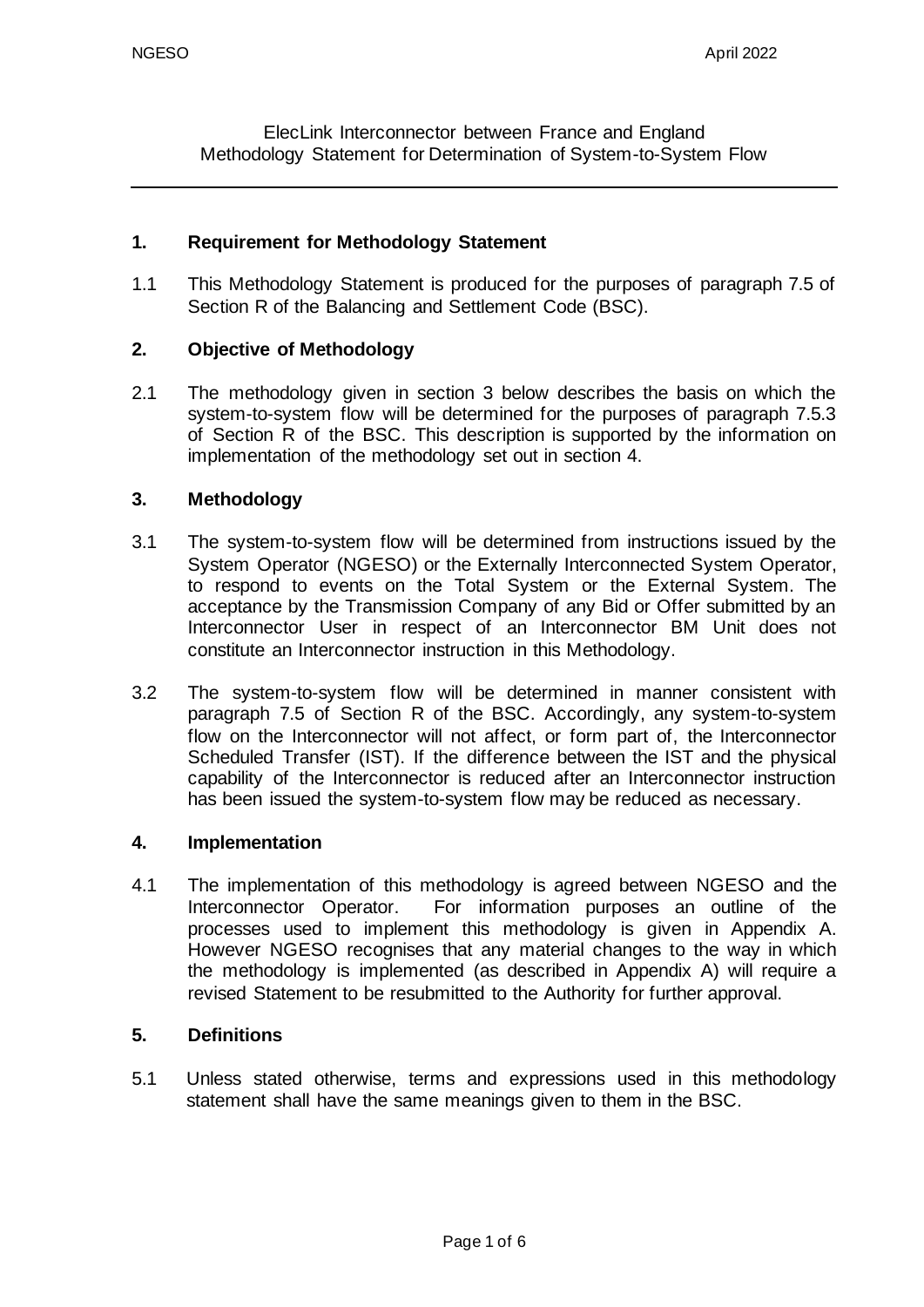## **Appendix A**

## **Operational Process for Determining the System-System Flow on an Interconnector**

## *A1 Calculate the Interconnector Scheduled Transfer (IST)*

The Interconnector Scheduled Transfer is based on Interconnector specific Nominations submitted by Interconnector Users. Each User's aggregate nomination data will be consistent with Physical Notifications submitted to NGESO by the Interconnector Operator, acting on behalf of Interconnector Users, and must be within the Net Transfer Capacity (NTC) as defined in the Operating Protocol.

## *A2 Calculate the Scheduled GB Reference Programme (SGBRP)*

The Scheduled GB Reference Programme (SGBRP) is based on the same Nomination data that is used to determine the IST. The SGBRP will, as far as possible, give the same energy transfer in each trading period as the Nominations data used to determine the IST, within the agreed dynamic characteristic for the Interconnector.

There will be a day-ahead GBRP sent to NGESO and it must be within the Net Transfer Capability (NTC) as defined in the Operating Protocol after the outturn of the day ahead auction. The GBRP is the base against which System-System Flows (SSF) will be calculated.

### *A3 Variations to the FSGBRP [Final Scheduled]*

After the GBRP has been agreed it may be necessary to vary the GBRP. This will constitute a system-to-system flow (which may for example be recorded as Emergency Assistance) unless for reasons as specified in paragraph 7 of section R of the BSC or as a result of an un-coordinated action.

### *A4 Volume of System-to-System Changes*

Where the instruction to change the GBRP has been given for a reason that will give rise to a system-to system flow then the change to the GBRP will be a system-tosystem change. The volume associated with a system-to-system change will be calculated from the previous GBRP as described below:

Consider the simple FSGBRP shown in figure 1.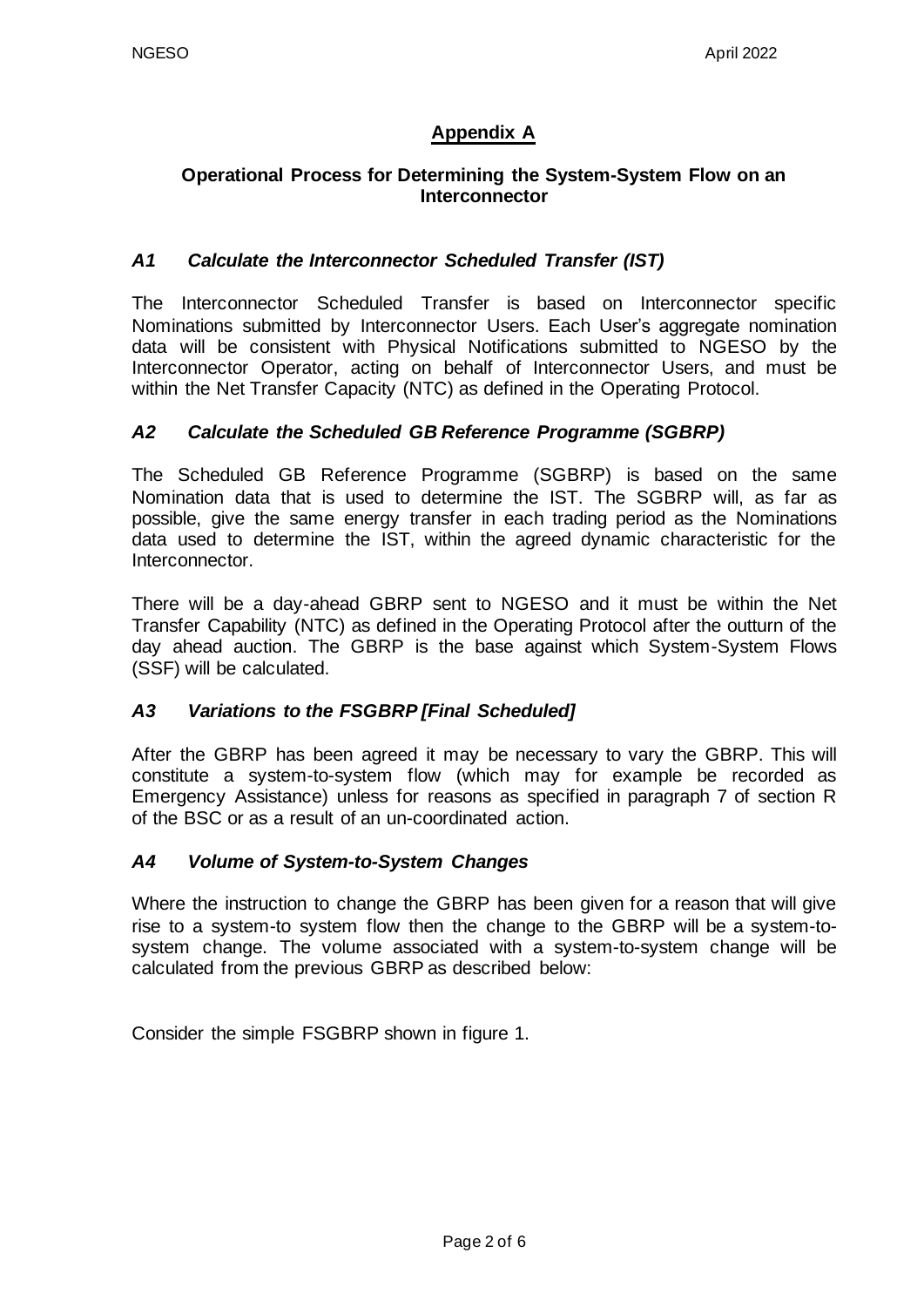

Figure 1 Final Mid Channel Reference Programme

NGESO makes a request to vary the GBRP (this request being accepted by the other party) or a request is issued automatically by equipment armed by NGESO or the other System Operator to respond to events on the Total System or the External System.



**Figure 2 MCRP revised for system-to-system flow**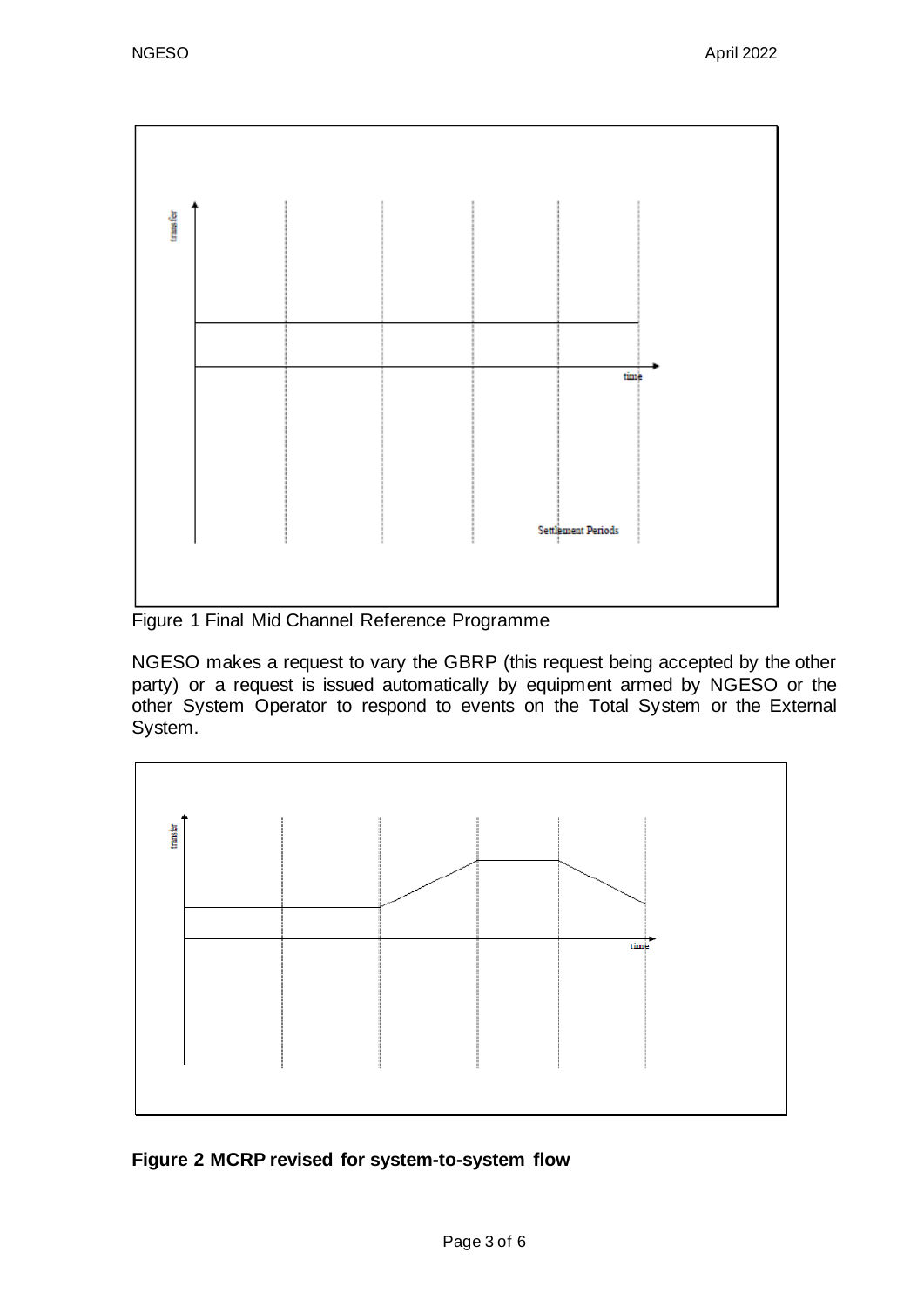The change in the instructed transfer in settlement period j, caused by acceptance of coordinated Interconnector instruction is given by:

The change in the instructed transfer in settlement period j, caused by acceptance of  
coordinated Interconnector instruction is given by:  

$$
\Delta T_{n,j} = \sum_{s}^{j} \max \Big(ICMIN_{s}, \min \Big(ICMAX_{s}, PT_{n,s}\Big)\Big) - \max \Big(ICMIN_{s} \min \Big(ICMAX_{s}, PT_{(n-1),s}\Big)\Big) \partial t
$$

Where

| ICMAX                       | Is the maximum actual instantaneous Interconnector<br>Capability at second s (MPTC);                                                                                                                                                                                                                                                                                    |
|-----------------------------|-------------------------------------------------------------------------------------------------------------------------------------------------------------------------------------------------------------------------------------------------------------------------------------------------------------------------------------------------------------------------|
| $ICMIN_{s}$                 | Is the minimum actual instantaneous Interconnector<br>Capability at second s (MPTC);                                                                                                                                                                                                                                                                                    |
| $PT_{n,s}$                  | Is the programmed instantaneous transfer as at second s as<br>a result of an agreed trade. A positive value denotes a flow<br>from the remote end network to England. The value is in MW<br>at the English end of the Interconnector. Where a trade is<br>agreed and a new reference programme is not provided<br>NGESO will create this for the purpose of settlement; |
| $PT_{\left( n-1\right) ,s}$ | Is the programmed instantaneous transfer at second s prior to<br>the trade being agreed. A positive value denotes a flow from<br>the remote end network to England. The value is in MW at the<br>English end of the Interconnector. Where a trade is agreed<br>and a reference programme is not provided NGESO will<br>create this for the purpose of settlement;       |
|                             | Sum over all seconds in settlement period j;                                                                                                                                                                                                                                                                                                                            |
| $\Delta T$ n,j              | Is the change in transfer volume resulting from acceptance of<br>co-ordinated Interconnector Services in settlement period j;                                                                                                                                                                                                                                           |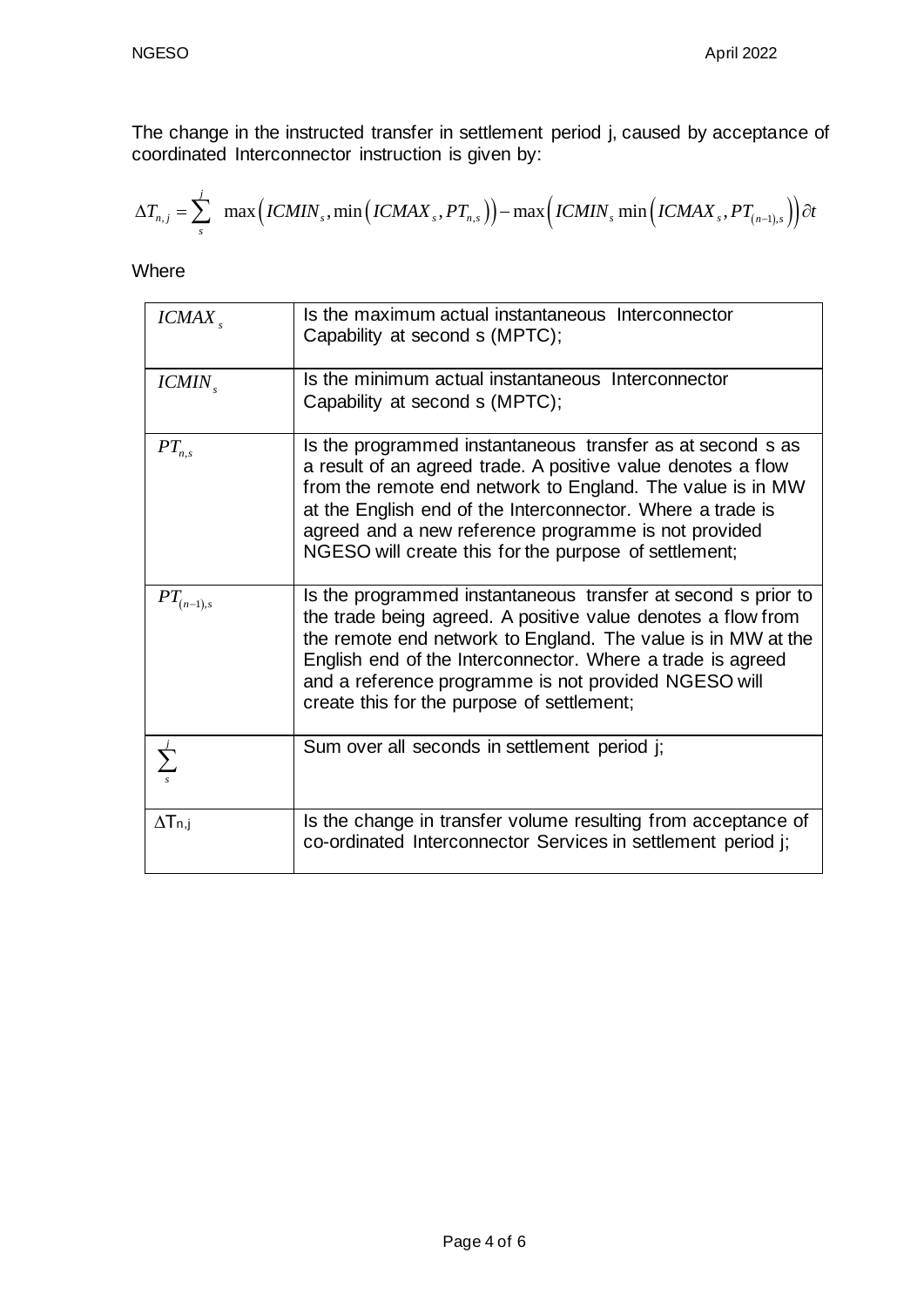This is shown graphically below:



# **Figure 3: Change in instructed transfer volume arising from change in MCRP**

The total volume of system-to-system change (Tj) will be the sum of all changes in instructed transfer volume arising due to system-to-system flows.

# *A5 Volume of System-to-System Flow (SSF)*

The total volume of system-to-system change is calculated at Mid Interconnector. It is then adjusted for Interconnector Losses to determine the System-to-System Flow. This adjustment uses the Mid Point Loss Factor.

# *A6 Metered Volume for Transmission Company Interconnector BM Units*

The system-to-system flow is calculated and the Metered Volume allocated to the Transmission Company Interconnector BM Units (TCIBMU) as shown below:

 $SSF = T<sub>j</sub>*(1-x<sup>*</sup>MCLF)$ 

*Where x= 1 if Net Flow across the Interconnector in the settlement period is France to England, else -1* 

If direction of SSF is from France to England

 $TCIBMU(Production) = SSF$   $TCIBMU(Construction) = 0$ 

If direction of SSF is from England to France

TCIBMU(Production) = 0 TCIBMU(Consumption) = SSF